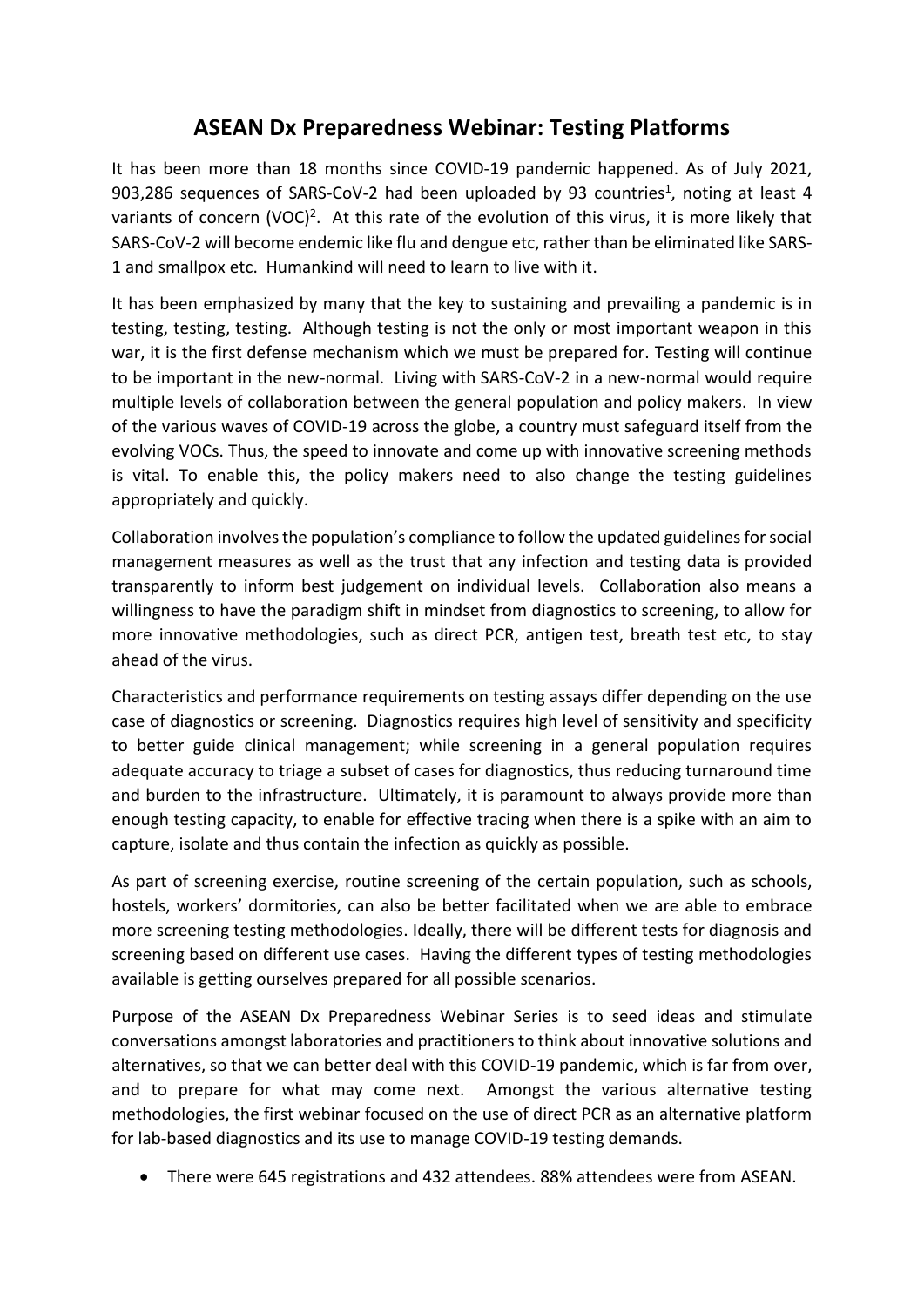The following experts contributed to the discussion:

1. Dr Kristine Alvarado-Dela Cruz Pediatrics, Infectious Diseases, Head of Microbiology, Research Institute for Tropical Medicine, Philippines

2. Dr Eric Vail - Director, Molecular Pathology, Cedars-Sinai Medical Centre, United States

3. Dr Wong Mun Yew - Chief Executive Officer & Founder, Asia Genomics, Singapore

4. Dr Joseph Yao - Associate Professor, Laboratory Medicine and Pathology, Mayo Clinic, United States

The session was moderated by Dr Benedict Yan, Pathologist and Director, Molecular Diagnostics Centre, National University Health Systems, Singapore.

The webinar was jointly chaired by ASEAN Dx Initiative co-chairs Dr Sidney Yee, Chief Executive Officer, Diagnostics Development Hub, Singapore and Dr Jamie Montoya, Executive Director, Council for Health Research and Development, Philippines (PCHRD).

## **Challenges were faced with the surge in testing demand**

At the start of the pandemic the key purpose of COVID-19 test was to diagnose and quarantine the infected individuals. As the testing demand surged rapidly, ramping up the testing facilities became a major challenge globally. Lack of preparedness in terms of demand in regular laboratory supplies, manpower and equipment as well as test kits was exposed. Similar issues were faced at hospitals, regional testing centers as well as reference laboratories as everyone was caught off guard. The testing demand surge took heavy toll on laboratory consumables and manpower, amongst others.

In this webinar, the panelists highlighted the issues when they had to suddenly increase the testing capacity in response to the sudden outbreak of the pandemic. As an example, even after ramping up over several months, Mayo Clinic could carry out only 80% of the tests per day and could not operate at their maximum capacity due to operational constraints such as space, manpower and consumables. Cedars-Sinai Medical Centre also faced similar space and manpower issues. The magnitude of strain on the laboratory consumables can be gauged by the fact that the whole world ran out of pipette tips in September last year, as commented by Dr Vail.

As compared to the US which has many testing centers, the Philippines faced different set of problems. The Research Institute for Tropical Medicine (RITM), the national reference laboratory responsible for validating all diagnostic tests before clinical use in Philippines, faced several challenges to scale up COVID-19 testing in response to demand surge. At the onset of the outbreak RITM was the only confirmatory testing laboratory in the Philippines. They needed to quickly set up an assay based on published protocols and optimize it in addition to evaluating new commercial diagnostic tests that became available. With the surge in testing demand, RITM had to reorganize departments at the institute level and deploy resources for COVID-19 testing. Concurrently, RITM also coordinated with other National Reference Laboratories (NRLs) to augment the national response. With all these efforts,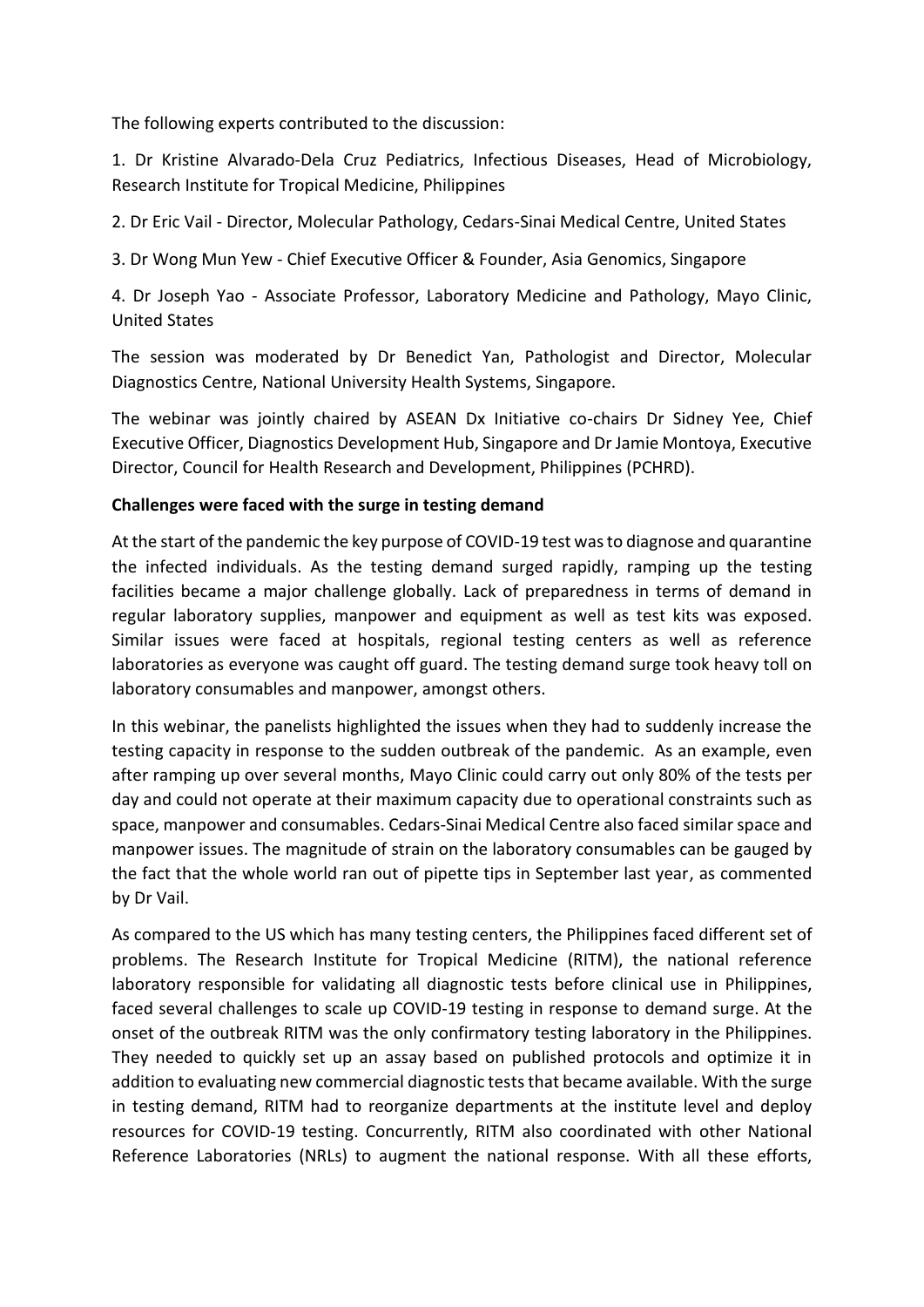several laboratories in the Philippines are now using diagnostic tests for SARS-CoV-2 detection.

In addition to above-mentioned issues, another big question was which test to use? The priority at the stage was to test, identify and isolate COVID-19 patients to control the spread. The world needed a solution that can handle large volume of patient samples with a rapid turnaround time (TAT). For this use case, WHO has recommended nucleic acid amplification tests (NAATs) as they directly detect viral RNA (antigen) even before symptoms appear. In the US there were 235 FDA-authorized molecular tests as of December 2020 covering several types of tests such as Polymerase Chain Reaction (PCR), transcription-mediated amplification (TMA) and loop-mediated isothermal amplification (LAMP). Majority of the adopted tests were RT-PCR, wherein, the preparation protocol makes the overall duration of a test about 8 hours. The use of direct PCR was directly in response to the shortages of nucleic acid extraction reagents, longer TAT. In direct PCR, the clinical sample (nasopharyngeal/ nasal midturbinate swab, or deep throat saliva) is added directly to an amplification reaction without being subjected to prior DNA extraction, purification, or quantification. This significantly reduced the TAT, from swab to test result, from 8 hours to 4 hours. Notwithstanding that, direct PCR tests such as RESOLUTE 2.0 has also been reported by Cedars Sinai Lab and Asia Genomics lab to be meeting the required sensitivity and specificity for their respective use cases.

## **Collaboration is crucial to counter a pandemic**

There is need for urgency in a pandemic and so innovation speed is very important. It was heartening to see scientific community, clinical community and regulatory bodies come together to solve the problem in a collaborative yet efficient way. Although the initial stage of the pandemic is under control, SARS-CoV-2 is continuously evolving. Some of the use cases are for checkpoint control to allow economic activities, pre-event testing such as live performances, wedding, event planning and home testing for self-quarantine. These use cases would require easy-of-use, quick TAT, Point of Care (POC) tests. Tests such as Antigen Rapid Test (ART) can be used at or near the POC, without the need for laboratory infrastructure or expensive equipment, but should only be used in repeat testing regime due to its lower sensitivity.

There are also increasing uses of different specimens, such as breath, and saliva, specifically deep throat saliva, for testing instead of nasal cavity swabs. While breathalyser measures the likelihood of infection based on finger-prints of the infection generated inflammatory proteins, deep throat saliva is a non-invasive way to detect the pathogens directly. As a result, as borders reopen and as COVID-19 is evolving from pandemic into endemic position, noninvasive and direct-pathogen detection regime such as deep throat saliva is increasingly being considered by some countries as Rostered Routine Testing (RRT) tools for continuous monitoring and surveillance purposes.

The panel reiterated that the testing needs have evolved from actively testing for quarantine and treatment, to testing and screening to open the economy. Collaboration on the ground